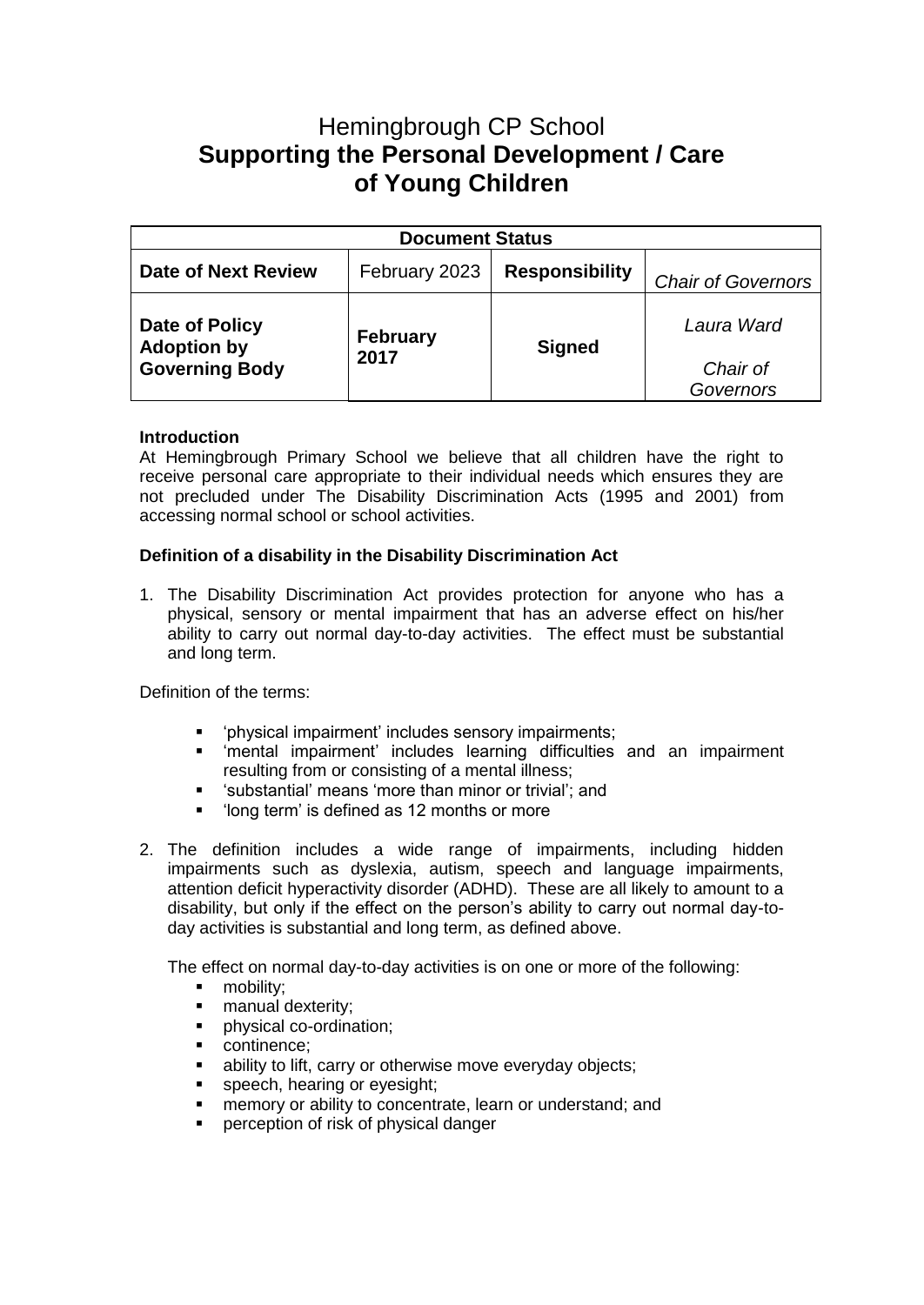## **Children with continence difficulties are included within this act**

Children with continence problems are a very diverse group. It is not possible to make broad generalisations about their needs, nor is it possible to distinguish clearly between the needs of children in early years' settings and those of children in school. Each child needs to be seen as an individual. However, broadly speaking, children with continence problems can be divided into the following groups:

Late developers: The child may be developing normally, but at a slower pace

Children with some developmental delay

Children with physical disabilities: e.g. cerebral palsy, spina bifida, obvious physical impairment. Long-term continence development / management plans are likely to be needed.

Children with behavioural difficulties: Delayed toilet training me be part of more general emotional/behavioural difficulties.

## **Our School:**

- will ensure it provides information for parents and carers about facilities, staffing arrangements and access for children with disabilities including personal care needs;
- has admission procedures which are supportive of children with personal care needs;
- will discuss arrangements for changing children's clothing with parents and carers;
- will work in partnership with parents and carers to achieve independence in their child's personal care needs and try to ensure that the child feels their needs are met in a positive way;
- will use changing sessions as s positive learning experience to encourage the child where possible to achieve independence;
- will where possible, contact parents / carers by telephone if their child has had to be changed and / or showered because they have soiled themselves. Children with care plans will have contacting arrangements in place;
- acknowledges that all children must be treated as individuals and takes note that other school policies and advice to parents and carers are consistent with this policy;
- will ensure that staff have access to the school's policy and guidance for supporting the personal development of young children;
- will make sure that all staff working with children are aware of and understand that they have a duty of care to safeguard and promote their welfare both legally and morally;
- notes that asking parents or carers to come and change a child is likely to be a direct contravention of the Disability Discrimination Act, and leaving a child in a soiled nappy / clothing for any length of time pending the arrival of parents or carers is a form of abuse;
- will ensure that all staff have appropriate information and are adequately trained to support and undertake pupils' personal care routines (including risk assessment, health and safety training and reviews of procedure and practice)
- will allow staff who feel vulnerable when changing a child's clothing or showering them to ask for another adult to be present;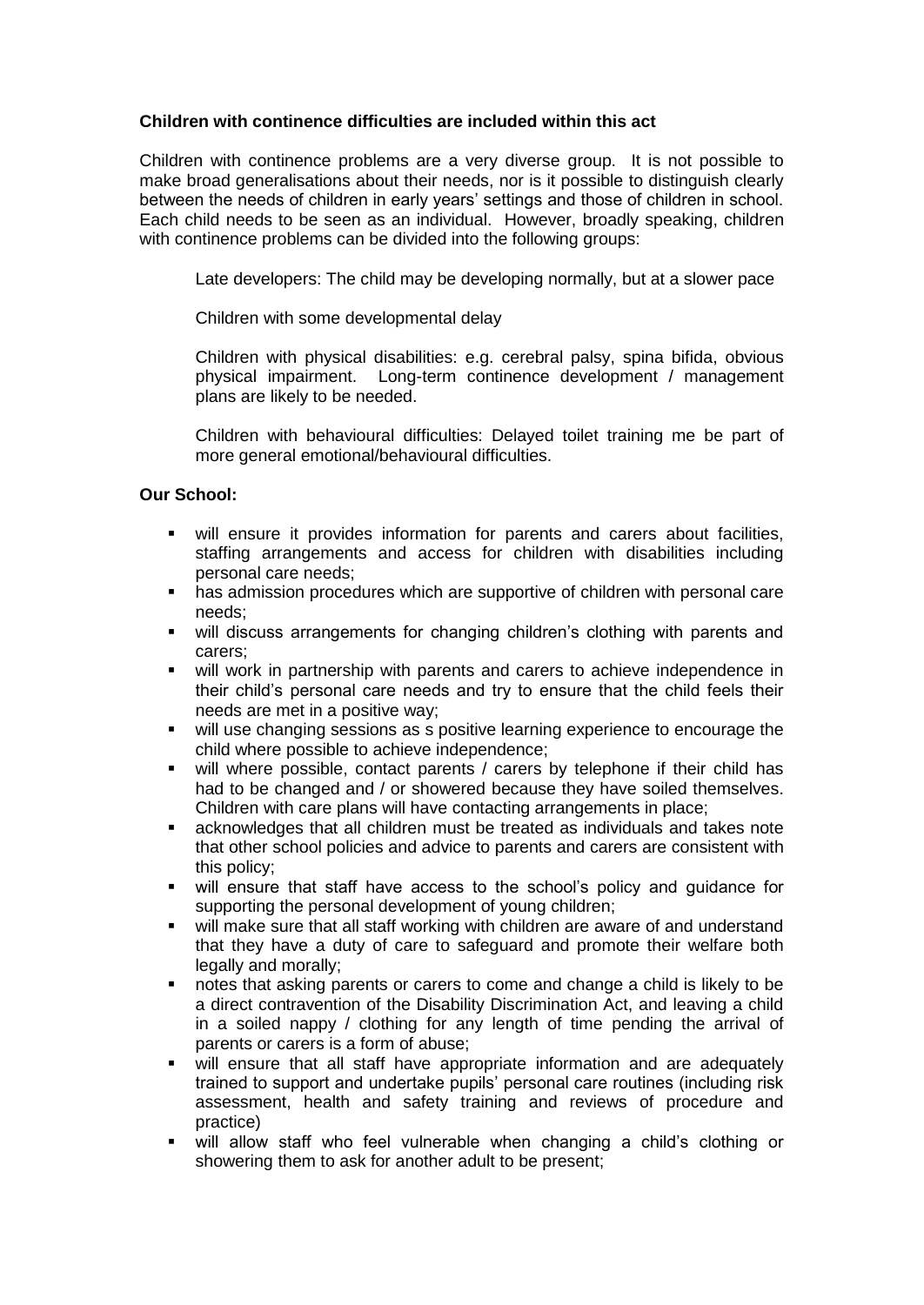- will aim to ensure that staff are able to handle the children's care needs safely and with dignity, using the designated rooms / areas for changing children
- **EXE** ensure a personal care plan is implemented when necessary, but not in all cases

This policy will be updated February 2023

This policy will be reviewed as part of our self-evaluation review plan or as and when a particular issue arises.